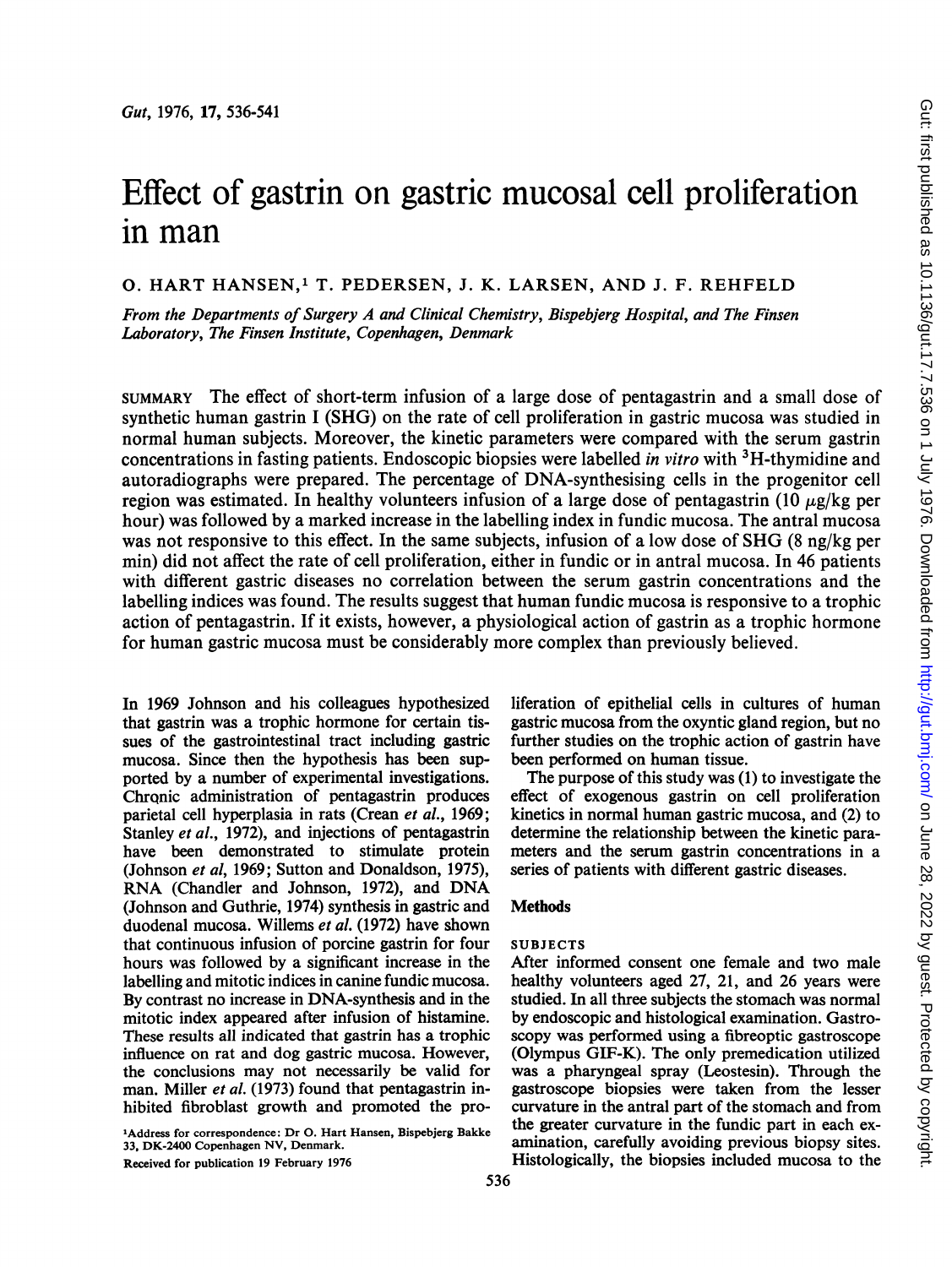level of the lamina of the muscularis mucosae.

#### INVESTIGATIVE PROCEDURE

1. In the three subjects biopsies were taken after 12 hours fasting. Immediately after the gastroscopy, pentagastrin (Peptavlon, Imperial Chemical Industries, Cheshire) was given intravenously as a 120 minute infusion of 10  $\mu$ g/kg per hour. Sixteen hours after starting the infusion endoscopic biopsies were again obtained.

2. In another study in the same volunteers, biopsies were taken after 12 hours fasting. After the gastroscopy, synthetic human gastrin (SHG I, Imperial Chemical Industries, Cheshire) was given intravenously as a 150 minute infusion of 8 ng/kg per minute. Biopsies were again taken eight, 16, and 24 hours after starting administration of SHG. Blood samples for measurements of serum gastrin concentrations were drawn before, 45 and 135 minutes after the onset of infusion. The two experiments were performed with an interval of three months.

3. In a third study, 46 randomly selected patients with different gastric diseases (Table) were investigated. There were 27 women and 19 men with ages ranging from 21 to 81 years. Gastroscopy was performed after an overnight fast and biopsies were taken as described above. All the biopsies were obtained from non-diseased areas of the stomach. Immediately before the endoscopic examination blood samples were drawn for measurements of serum gastrin concentrations.

Table Endoscopic diagnosis in 46 patients studied

| Number of patients |
|--------------------|
| 13                 |
|                    |
|                    |
| 6                  |
|                    |
| 10                 |
|                    |

# Autoradiographic procedure

The biopsies were immediately incubated in a shaking water bath at 37°C, in 5 ml of Eagle's basal medium with Hanks' salts (Flow Laboratories, Rockville, USA) containing 20  $\mu$ Ci per ml of <sup>3</sup>Hthymidine (Radiochemical Centre, Amersham, of specific activity 25 Ci per mmol). The pH was adjusted to 7,3-7,4 with sodium bicarbonate. After incubation for 30 minutes, the specimens were washed in unlabelled medium for 10 minutes, fixed in Bouin's solution for one hour, embedded in paraffin, and serially sectioned at  $4 \mu$ . The slides were coated with liquid photographic emulsion (Ilford K2), exposed for two weeks at 4°C, developed and stained with haematoxylin and eosin.

In the autoradiographs the background labelling was random and low, rarely exceeding <sup>1</sup> grain per 100  $\mu^2$ . The cells were considered labelled if they had five or more grains over the nucleus. The number of labelled cells as well as the total number of cells in all cross-sections of foveolae containing one or more labelled cells were counted blindly. Every third section of the serially sectioned biopsy material was surveyed. Using this counting procedure, cell counts were performed through the whole progenitor zone, both in antral and fundic mucosa. In each biopsy a minimum of 1000 cells were counted, and the percentage of labelled cells (LI) was estimated.

When only cross-sections containing labelled cells are taken into consideration, the LI will be overestimated because those cross-sections through the progenitor cell region, which do not have labelled cells, will not be included in the estimation of the LI. This error was reduced by use of a previously described equation for correction (Hansen *et al.*, 1975). All the labelling indices reported in this paper are the corrected values.

## Serum gastrin concentrations

These were measured radioimmunochemically using antiserum 2604-8 raised against SHG I. The binding sites of this antiserum are mainly directed against the biologically active C-terminal sequence of SHG. Although the antiserum is able to bind the synthetic analoque pentagastrin, the binding energy of this reaction is so weak (Rehfeld *et al.*, 1972) that pentagastrin in serum cannot be measured after administration in doses like those in the present study. In contrast all the three large main components in serum (Rehfeld et al., 1974) are bound with a potency equal to SHG on <sup>a</sup> molar basis (Rehfeld et al., 1975). Monoiodinated SHG was used as tracer (Stadil and Rehfeld, 1972) and SHG as standard. Reliability criteria of the actual assay have been published in detail previously (Rehfeld and Stadil, 1973).

## STATISTICAL ANALYSIS

The data obtained in the experiments with infusion of SHG have been analysed according to the method of analysis of variance. The difference either between the average response at each time interval and the results in the antral and fundic mucosa were tested. For statistical evaluation of the relationship between labelling indices and serum gastrin concentrations the Spearman coefficient of correlation (rsp) was calculated.

## **Results**

Infusion of pentagastrin resulted in a marked increase in the labelling indices in fundic mucosa 16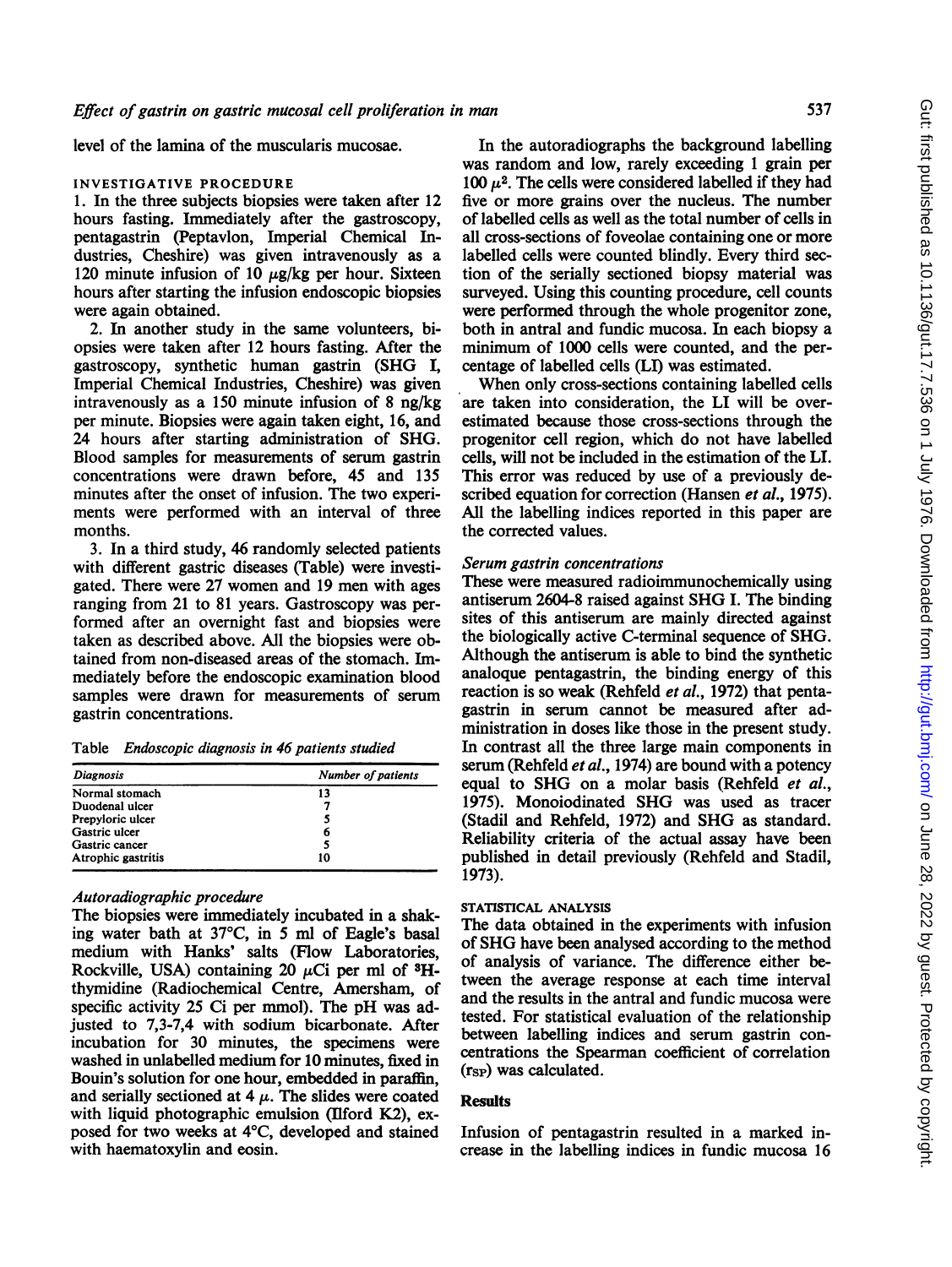hours after starting the infusion (Fig. 1). In the antral specimens there were no significant changes in the labelling indices, but the values were slightly decreased in two of the subjects (Fig. 2). At gastroscopy 16 hours after the start of stimulation with pentagastrin, the development of a moderate, diffuse,



Fig. 1 Labelling index in fundic mucosa from three healthy subjects, before and 16 hours after intravenous infusion of pentagastrin (10  $\mu$ g/kg per hour).



Fig. 2 Labelling index in antral mucosa from three healthy subjects, before and 16 hours after intravenous infusion of pentagastrin (10  $\mu$ g/kg per hour).

acute gastritis was noted in all three volunteers. Histological examination of the biopsies obtained at this time showed a slight superficial gastritis, both in antral and fundic mucosa.

The increase in serum gastrin concentrations after infusion of SHG (Fig. 3) was about five times that of a physiological response to a protein-rich meal (Rehfeld and Stadil, 1973). During this experiment the gastric mucosa appeared completely normal at all the endoscopic examinations. The administration of SHG had no significant effect on the labelling indices, either in fundic or in antral mucosa (Fig. 3). The statistical analysis showed that the labelling indices were significantly higher in antral than in fundic mucosa during the whole study period ( $p <$  $0.01$ ).

Serum gastrin concentration pmol/l



Fig. 3 Mean labelling index in antral and fundic mucosa from three healthy subjects, before and eight 16, and 24 hours after intravenous infusion of SHG  $(8 \text{ ng/kg per min})$ . Serum gastrin concentrations were measured before and during the infusion. Vertical bars indicate one SE.

As shown in Fig. 4, there was no correlation in 46 patients between the labelling indices in fundic mucosa and the basal serum gastrin concentrations. The results obtained from the studies of antral mucosa in 43 patients are shown in Fig. 5. In the 16 Hours three remaining cases the antral specimens were not suitable for study. Also, there was no correlation between serum gastrin levels and the labelling indices in the antral part of the stomach.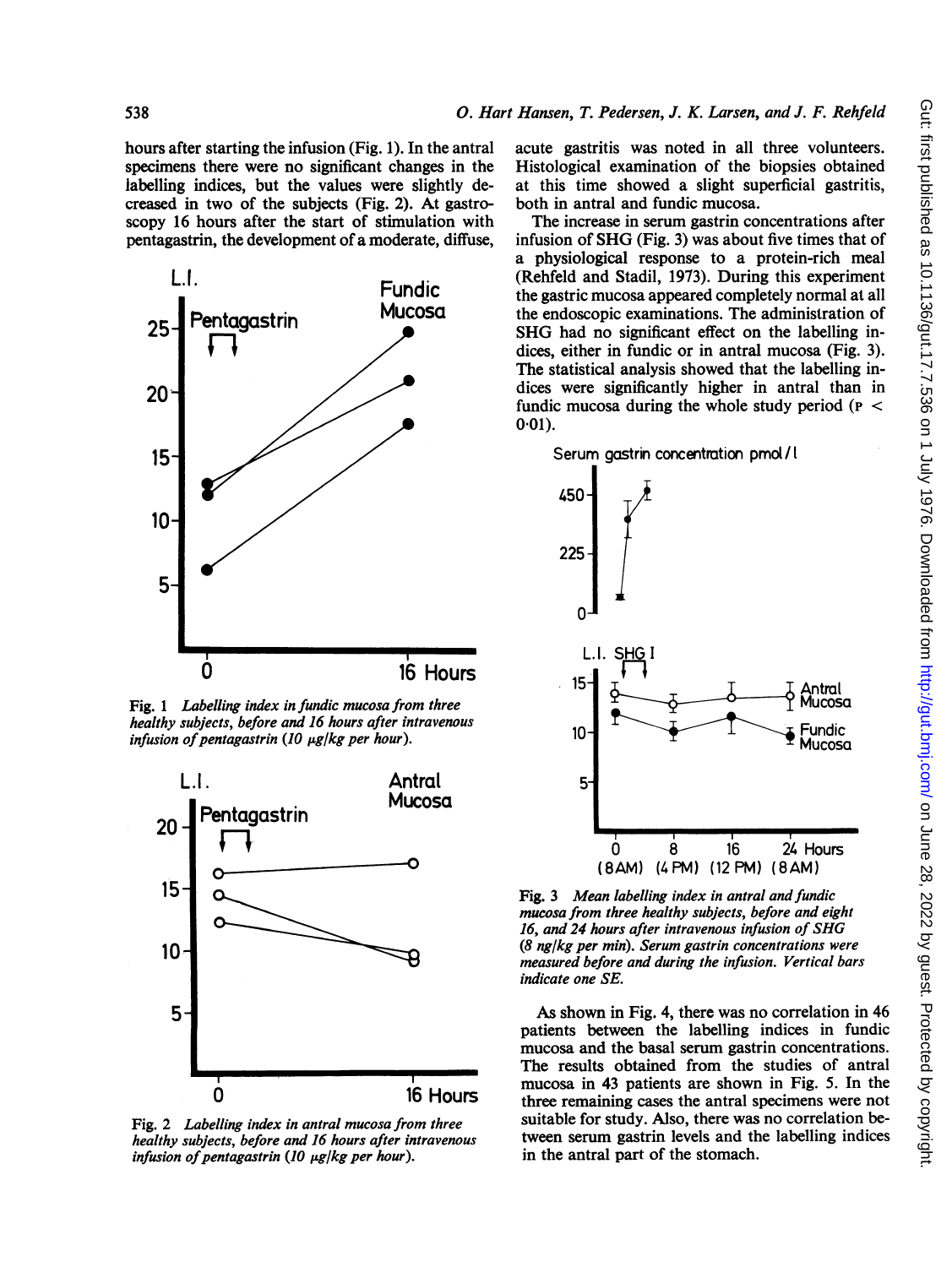

Fig. 4 Correlation between the labelling index in fundic mucosa and basal serum gastrin concentration in 46 patients.



Fig. 5 Correlation between the labelling index in antral mucosa and basal serum gastrin concentration in 43 patients.

## **Discussion**

The results of the present studies indicate that: (1) a large dose of pentagastrin does stimulate the rate of cell proliferation in human gastric fundic mucosa; (2) human antral mucosa is not responsive to the trophic action of pentagastrin; (3) a short-term infusion of <sup>a</sup> near physiological dose of SHG does not affect the rate of cell proliferation in human fundic and antral mucosa; and (4) there is no correlation between the basal serum gastrin concentration and the labelling index in human fundic and antral mucosa.

The technique of in vitro labelling with <sup>3</sup>Hthymidine of endoscopic biopsies in combination with autoradiography has been found useful in studying cell proliferation kinetics in human gastric mucosa (Hansen *et al.*, 1975). Using this technique no significant diurnal variations in the labelling and mitotic indices in normal human gastric mucosa were observed (Hansen et al., 1976). The absence of circadian variations suggests that the progenitor cell population is asynchronous, and thus the LI is approximately proportional to the growth rate of the cell population, under the assumption that the duration of the DNA synthetic phase does not differ in the subjects studied. The method seems well suited for the study of the effect of gastrin on the rate of cell proliferation in human gastric mucosa, and a similar in vitro method has been used to demonstrate a trophic action of gastrin in dog fundic mucosa (Willems et al., 1972).

In the present study, infusion of a high dose of pentagastrin elicited a trophic response by the marked increase in the DNA-synthesis index in fundic mucosa. This observation is in accord with investigations on rats and dogs where injections of pentagastrin and porcine gastrin resulted in a peak increase in DNA synthesis <sup>16</sup> hours later (Johnson and Guthrie, 1974a; Willems et al., 1972). In the animals the maximum uptake of 3H-thymidine was 200 to 300% of control values, while in man the labelling indices increased about 100%. This difference may be attributed to species differences, but it is more likely that the peak increase in man was not reached after 16 hours, but occurred some time later. This could have been elucidated by taking a series of biopsies with short intervals after the administration of pentagastrin. Unfortunately, the possibilities of taking serial biopsies in the volunteers were limited. In the human antral mucosa, infusion of pentagastrin had no stimulating effect on the rate of cell proliferation. Similarly dog antral mucosa was not responsive to the trophic effect of gastrin (Willems and Vansteenkiste, 1974). The finding that antral and fundic mucosa reacts in different ways to the same stimulus indicates a different growth pattern which, to some extent, explains the lack of correlation between the rate of cell proliferation in antral and fundic mucosa from patients with different gastric diseases (Hansen et al., 1975).

Miller *et al.* (1973) showed that epithelial cells originating from human oxyntic gland mucosa can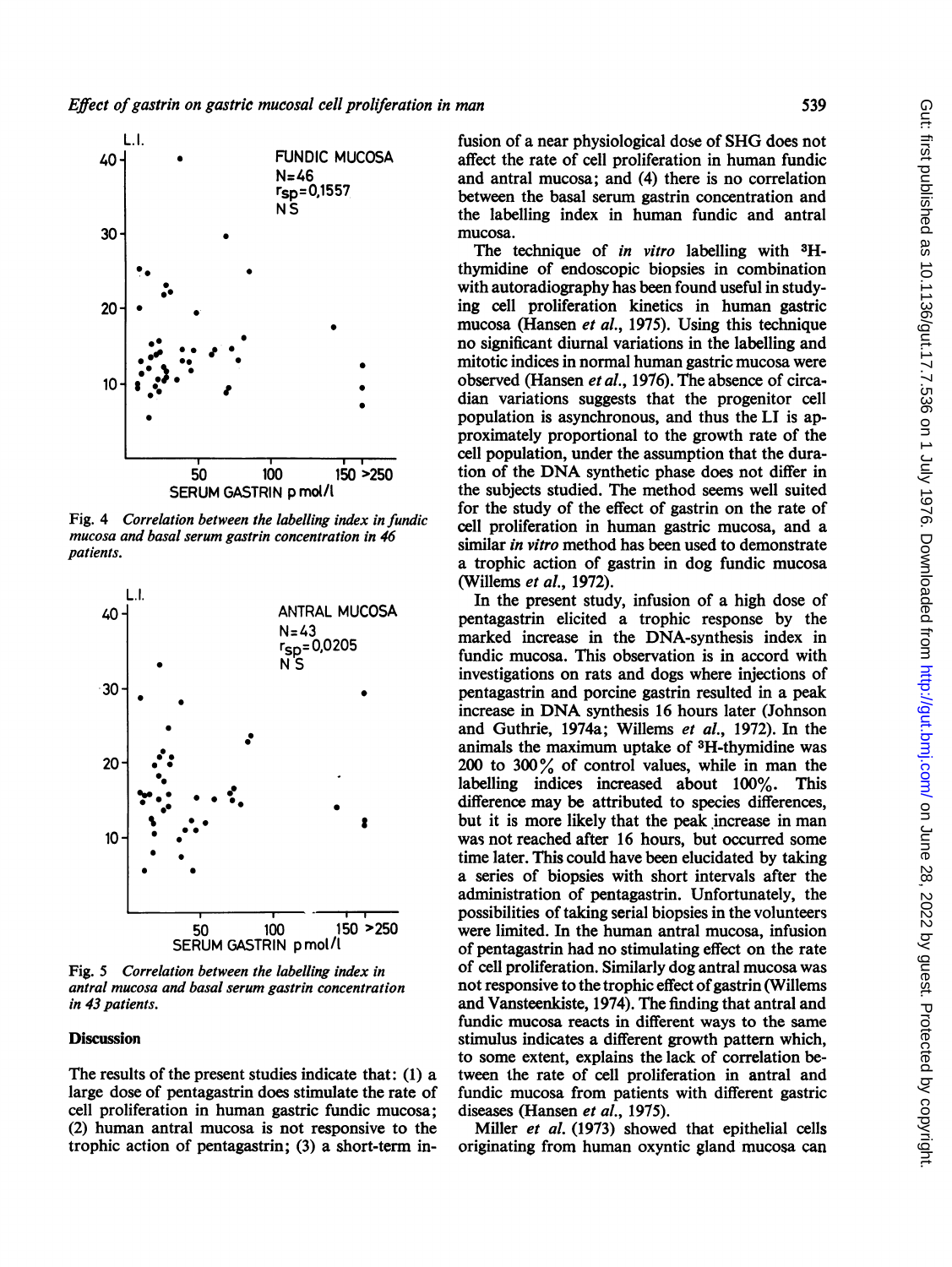be grown in tissue culture and that pentagastrin is required to maintain the epithelial characteristics of that growth. This finding indicates that the trophic effects of pentagastrin observed in the present study resulted from a direct action of the hormone on the progenitor cells. However, stimulation with pentagastrin was followed by the development of acute gastritis in all three volunteers, and in gastritis the rate of cell proliferation is increased (Hansen et al., 1974). In large doses pentagastrin dilates gastric submucosal arterioles (Guth and Smith, 1975). and it is possible that the increased labelling indices after pentagastrin resulted from this effect together with the development of gastritis. As in other reports (Johnson, 1975) the present results were obtained after stimulation with pentagastrin, which is a synthetic, unphysiological drug. The physiological relevance to man of the trophic effects of gastrin is not clear.

The demonstration of atrophic gastritis and decreased thickness of the gastric mucosal remnant after antrectomy for peptic ulcer (Lees and Grandjean, 1958; Melrose et al., 1964) has led to the assumption that the hypotrophy is due to decreased amounts of circulating gastrin, and has been interpreted as presumptive evidence of physiological trophic activity of the hormone in man. However, it is not possible to find kinetic data supporting this hypothesis. In patients with duodenal ulcer the proliferative activity in gastric mucosa was found to be low, both by measurements of the rate of gastric DNA loss (Boyes et al., 1971) and in autoradiographic studies (Hansen et al., 1975). On the contrary, simple atrophic gastritis is associated with increased rates of cell proliferation (Boyes et al., 1971; Croft and Cotton, 1973; Steenbeck and Wolff, 1971), and in a preliminary study we found a high cell production rate in the gastric mucosal remnant after antrectomy (unpublished data). These findings suggest that the development of mucosal hypotrophy and atrophic gastritis after antrectomy in man is not simply caused by a decreased rate of cell renewal. Thus it is not possible to draw any conclusions concerning a trophic action of gastrin on basis of the mucosal changes after antrectomy.

In fasting dogs, food ingestion was followed by a significant increase in DNA synthesis in fundic mucosa, both in the intact stomach (Willems et al., 1971) and in Heidenhain pouches (Willems et al., 1972), indicating that gastrin, or some other humoral factor, had mediated the proliferative response. In rats, antrectomy resulted in decreases in RNA and DNA content of the duodenum and stomach (Johnson and Chandler, 1973) and in an overall reduction in the size of the fundic mucosa (Martin et al., 1970). The changes in nucleic acid content

could be antagonized by a series of pentagastrin injections (Johnson and Chandler, 1973). These observations in animals are strong evidence that endogenous gastrin has a physiolgical function as a trophic hormone, which seems to be necessary for maintenance of the structural and functional integrity of the gastrointestinal tract (Johnson, 1975). However, neither ingestion of a protein rich meal (Hansen et al., 1976) nor infusion of a near physiological dose of SHG affected the rate of cell proliferation in human antral and fundic mucosa. Moreover, the lack of correlation between serum gastrin concentrations and the labelling indices in 46 patients, may indicate that the physiological action of gastrin as a trophic hormone for human gastric mucosa is limited.

The observation that short-term infusion of SHG had no effect on the rate of cell proliferation does not completely disprove the hypothesis, since a prolonged administration of gastrin might have resulted in a trophic response. It is possible that gastrin is an important part of the mechanisms regulating the growth of human gastric epithelium, but this mechanism seems to be as complex as that regulating gastric acid secretion. A significant inverse correlation between the rate of cell proliferation in human gastric mucosa and the augmented histamine response has been demonstrated (Pedersen et al., 1973), and it can be speculated that the same humoral factors are involved in regulation of both acid secretion and mucosal growth. Secretin, which has been shown to inhibit the trophic effect of gastrin on rat gastric mucosa (Johnson and Guthrie, 1974b), may be such a factor. If it exists, however, a physiological effect of gastrin on the rate of cell proliferation in human gastric mucosa must be considerably more complex than initially believed.

The technical assistance of Lars Bo Svendsen and Ulla Soegaard is gratefully acknowledged. The study was supported by The Danish Medical Research Council j. nr. 512-2540 and 512-2636.

#### References

- Boyes, B. E., Crean, G. P., and Watkinson, G. (1971). Studies in the rates of epithelial cell exfoliation from the gastric mucosa in normal and in ulcer subjects. Gut, 12, 867.
- Chandler, A. M., and Johnson, L. R. (1972). Pentagastrinstimulated incorporation of 14C-orotic acid into RNA of gastric and duodenal mucosa. Proceedings of the Society for Experimental Biology and Medicine, 141, 110-113.
- Crean, G. P., Marshall, M. W., and Rumsey, R. D. E. (1969). Parietal cell hyperplasia induced by the administration of pentagastrin (ICI 50, 123) to rats. Gastroenterology, 57, 147-155.
- Croft, D. N., and Cotton, P. B. (1973). Gastro-intestinal cell loss in man. Digestion, 8, 144-160.
- Guth, P. H, and Smith, E. (1975). The effect of gastro-